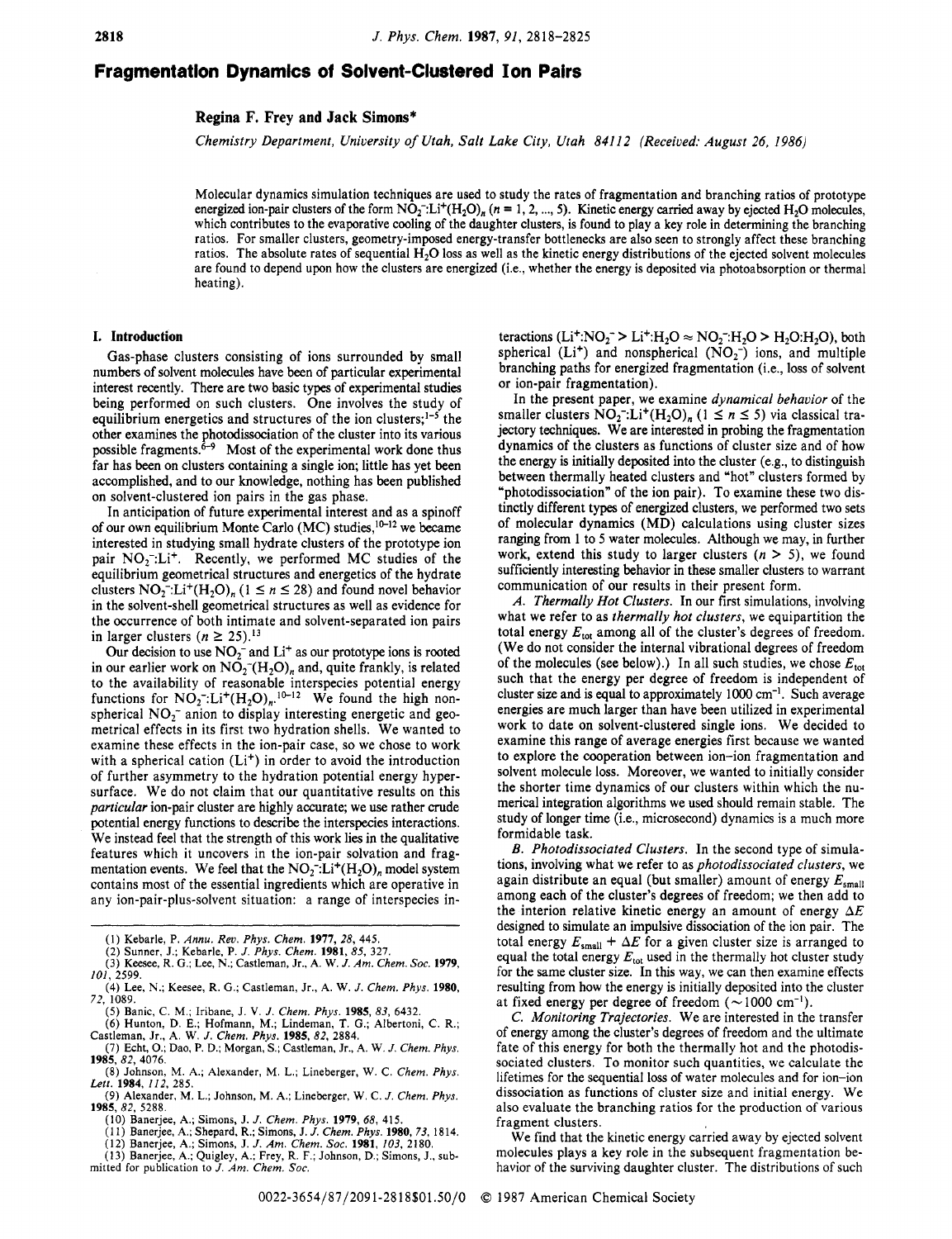kinetic energies as functions of cluster size and energy deposition are also examined.

In section 11, we describe the interparticle potentials used in the classical trajectory simulations employed in this work; section I11 describes some of the details of our classical trajectory method. We discuss our findings in section **IV,** and section **V** contains our concluding remarks.

# **11.**  $NO_2^-: Li^+(H_2O)_n$  Potentials

The functional form of the potential energy for the cluster  $NO<sub>2</sub><sup>-</sup>: Li<sup>+</sup>(H<sub>2</sub>O)<sub>n</sub>$  is taken to be the same as we used in our earlier Monte Carlo work and is discussed in detail in ref 13. Briefly, we first assume that the  $NO<sub>2</sub><sup>-</sup>$  and  $H<sub>2</sub>O$  species are rigid bodies. The bond lengths and angles of  $NO<sub>2</sub><sup>-</sup>$  and  $H<sub>2</sub>O$  are frozen at their isolated-species equilibrium values:  $R_{\text{NO}} = 1.26 \text{ Å}, \theta_{\text{ONO}} = 117^{\circ}$ and  $R_{OH} = 0.95$  Å,  $\theta = 111.3^{\circ}$ , respectively. At the internal energies used in our simulations, the  $NO_2^-$  bending (800 cm<sup>-1</sup>) and stretching motions (1280, 1320  $\text{cm}^{-1}$ ) and the H<sub>2</sub>O bending  $(1300 \text{ cm}^{-1})$  are likely to become appreciably excited. Although the neglect of these degrees of freedom further limits the accuracy of our findings, we believe that the general features of our results will be unchanged were we to include them.

The total interspecies potential energy is represented as a sum of pair potentials for  $NO_2^-:H_2O$ ,  $Li^+:H_2O$ ,  $NO_2^-:L^+$ , and  $H_2O:H_2O$ . A series of studies on  $H_2O$  by Morse and Rice<sup>14,15</sup> and by Clementi et al.<sup>16-18</sup> have shown the importance of including many-body terms in the  $H_2O:H_2O$  potentials. Clementi et al. have shown that many-body interactions can comprise as much as 15% of the internal energy.<sup>17</sup> Nevertheless, we chose to include only pairwise additive potentials both to keep our computational expense within limits and because we feel that 15% errors are not going to affect the qualitative features which we are trying to identify in this work.

The pair potentials for  $NO_2^-H_2O$ ,  $NO_2^-L_i^+$ , and  $Li^+H_2O$  were obtained (ref 11, 13, and 19) as fits to the restricted Hartree-Fock (HF) interaction potentials of the ground electronic states of the respective pairs. The potential used for  $H_2O:H_2O$  is Clementi's fit of his configuration interaction (CI) potential for the ground state of the  $H_2O:H_2O$  dimer.<sup>20</sup> The functional form of all of the interspecies potentials is given as

$$
V = \sum_{i,j} a_{ij} \frac{1}{r_{ij}} + \sum_{i,j} \exp[c_{ij}r_{ij}]
$$
 (1)

where I and J represent index atoms on separate molecules; the values of the *a*, *b*, and *c* parameters are given in ref 11, 13, 19, and 20.

#### **111. Classical Trajectory Method**

*A.* Initial Positions *and* Velocities. To simulate the dynamics of the clusters, we examined the time evolution of 50-100 trajectories for each cluster size for a duration of 20 ps using time steps of approximately  $10^{-15}$  s. To obtain a distribution of initial configurations of the molecules appropriate to an equilibrium ensemble at temperature *T,* we first performed a Metropolis MC calculation<sup>21</sup> on each cluster at a temperature of 300 K and used the resulting MC spatial distributions from which to choose initial coordinates. To obtain the initial velocity for each degree of freedom, we placed the same amount  $(1000 \text{ cm}^{-1}$  for the thermally hot clusters and 300 cm<sup>-1</sup> for the photodissociated clusters) of total energy (kinetic plus potential) into each degree of freedom (i.e., we equipartitioned the total energy) with random directions of



**Figure 1.** Coordinate system for describing the  $NO<sub>2</sub>-Li<sup>+</sup>(H<sub>2</sub>O)<sub>n</sub>$  cluster. (a, top)  $(R, \theta, \phi)$  are used to describe the positions of the Li<sup>+</sup> atom or of center-of-mass of the water molecule relative to the center-of-mass of the  $NO<sub>2</sub><sup>-</sup>$  ion. (b, bottom) The angles  $\alpha$  and  $\beta$  describe the orientation of the water's dipole vector.

the velocities. We then began the trajectory and allowed it to proceed for 20-30 times steps of  $1.7 \times 10^{-15}$  s each before we began to collect data for the next  $\sim 10^4$  time steps. We did this "trajectory aging" to establish stability of the numerical integration algorithm and to allow for full equipartitioning of the energy before we began to collect data. This process allows the positions and momenta of the ions and solvent species to "adjust" to the 300 or 1000 cm-' of energy per degree of freedom. In those cases where we simulate the photodissociated clusters, after we thus "aged" the trajectory, we then placed an additional amount of energy  $\Delta E$  into the translational degree of freedom of the ion pair in a manner such that total angular momentum is conserved (see section I for a definition of  $\Delta E$ ).

B. Equations of Motion. Newton's equations of motion were used to describe the interspecies translational degrees of freedom of the system. For the rotational degrees of freedom of  $NO<sub>2</sub><sup>-</sup>$  and **H20,** Euler's equations of motion were expressed in terms of quaternions<sup>22,23</sup> in order to remove the singularities at  $\theta = 0$  and  $\pi$  that are present when one used Euler angles. The Appendix contains more details on the resultant quaternion equations of motion.

All integrations of the equations of motion were performed using a fourth-order Adams-Moulton predictor-corrector method preceded by an Euler's method integration for the first four time steps to initialize the Adams-Moulton integrator. The time step of  $1.7 \times 10^{-15}$  s was found to conserve energy to within 2% for the duration of the trajectory.

*C.* Monitoring. We monitored both structural and kinetic information as the trajectories evolved. To acquire time-averaged structural information, the following geometrical parameters were histogrammed at uniform time steps (the coordinates  $R$ ,  $\theta$ ,  $\phi$ ,  $\alpha$ , and  $\beta$  are defined in Figure 1): (1) relative distances between pairs of atoms on different molecules, (2) the angles  $(\alpha, \beta)$  which give the direction the water molecules are facing relative to the

Morse, M. D.; Rice, S. A. J. Chem. Phys. 1982, 76, 650.<br>Morse, M. D.; Rice, S. A. J. Chem. Phys. 1981, 74, 6514.<br>Clementi, E.; Corongiu, G. *Int. J. Quantum Chem.* 1983, 10, 31.<br>Detrich, J.; Corongiu, G.; Clementi, E. Che

<sup>(18)</sup> Wojcik, M.; Clementi, **E.** *J. Chem. Phys.* **1986, 84,** 5970. (19) Clementi, E.; Popkie, H. *J. Chem. Phys.* **1972, 57,** 1077.

<sup>(21)</sup> Metropolis, N.; Metropolis, A. W.; Rosenbluth, M. **N.;** Teller, A. H.; Teller, **E.** *J. Chem. Phys.* **1953,** *21,* 1087.

<sup>(22)</sup> **Evans,** D. J. *Mol. Phys.* **1977,** *34,* 317.

<sup>(23)</sup> Goldstein, H. *Classical Mechanics;* Addison-Wesley: CA, 1980; p 153.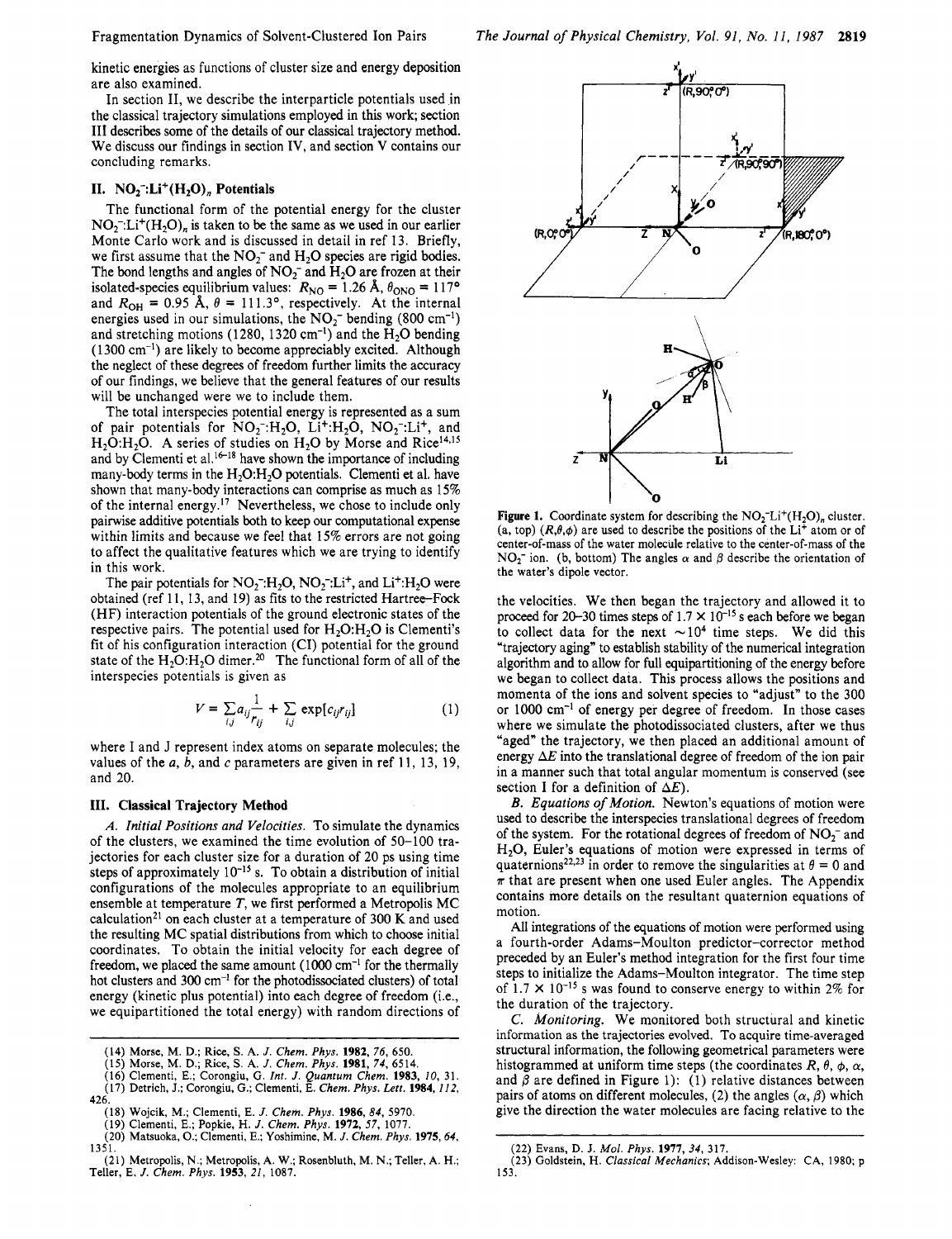**TABLE I: Energy Contents and Requirements for**  $NO<sub>2</sub>$ **:** $Li<sup>+</sup>(H<sub>2</sub>O)$ <sub>n</sub>

| cluster<br>size $(n)$ | total amount<br>of energy, $^b$ cm <sup>-1</sup> | energy needed to<br>dissociate $NO2$ :Li <sup>+</sup><br>ion pair, <sup>a</sup> cm <sup>-1</sup> | energy needed<br>to lose all<br>waters, <sup><math>a</math></sup> cm <sup>-1</sup> |  |
|-----------------------|--------------------------------------------------|--------------------------------------------------------------------------------------------------|------------------------------------------------------------------------------------|--|
|                       | 15000                                            | 45 000                                                                                           | 12000                                                                              |  |
| $\overline{2}$        | 21000                                            | 34 000                                                                                           | 20000                                                                              |  |
| 3                     | 27000                                            | 41000                                                                                            | 28 000                                                                             |  |
| 4                     | 33000                                            | 39000                                                                                            | 32000                                                                              |  |
| 5                     | 39000                                            | 38 000                                                                                           | 37000                                                                              |  |

"Determined from Monte Carlo calculations (ref 13).  $<sup>b</sup>$  Relative to</sup> the absolute minimum in the cluster potential energy surface.

**TABLE 11: Bond Energies for H,O Molecules** 

| species                                                                                                                                          | bond energies<br>from $MC$ , cm <sup>-1</sup> |
|--------------------------------------------------------------------------------------------------------------------------------------------------|-----------------------------------------------|
| $NO_2$ . Li <sup>+</sup> (H <sub>2</sub> O) $\rightarrow NO_2$ . Li <sup>+</sup> + H <sub>2</sub> O                                              | 12000                                         |
| $NO_2$ . Li <sup>+</sup> (H <sub>2</sub> O), $\rightarrow NO_2$ . Li <sup>+</sup> (H <sub>2</sub> O) + H <sub>2</sub> O                          | 8300                                          |
| $NO_2^- : Li^+(H_2O)_3 \rightarrow NO_2^- : Li^+(H_2O)_2 + H_2O$                                                                                 | 7400                                          |
| $NO_2^- : Li^+(H_2O)_4 \rightarrow NO_2^- : Li^+(H_2O)_3 + H_2O$                                                                                 | 4500                                          |
| $NO_2$ . Li <sup>+</sup> (H <sub>2</sub> O) <sub>5</sub> $\rightarrow NO_2$ . Li <sup>+</sup> (H <sub>2</sub> O) <sub>4</sub> + H <sub>2</sub> O | 4800                                          |

 $NO_2^-$  and Li<sup>+</sup> ions, and (3) the coordinates  $(R, \theta, \phi)$  of the Li<sup>+</sup> ion relative to the NO<sub>2</sub><sup>-</sup> ion.

In addition to these structural data, we also monitored the branching ratios and the sequential dissociation rates of the water molecules leaving the cluster.<sup>24</sup> We fit the water-loss decay profiles (see, for example, Figure *2)* to a single- or double-exponential functions of the form

$$
Ae^{-k_{\rm F}t} + Be^{-k_{\rm S}t} + C \tag{2}
$$

where  $k_F$  and  $k_S$  are referred to as "fast" and "slow" decay rate constants and the ratio of *A* and *B* measures the fraction of quickly and slowly decaying trajectories. The value of *C* is a measure of the number of trajectories which do not decay within the 20 ps of our numerical experiment.

Finally, we monitored the distribution of kinetic energy (translational and rotational) carried away by the ejected solvent molecules in an attempt to examine the effects of "evaporative cooling" of the daughter cluster on the rate of subsequent solvent loss. We were interested in exploring the extent to which these kinetic energy distributions followed "statistical" patterns which seem to arise in recent work in other clusters.<sup>25</sup>

#### **IV. Results**

*A. Energetic Considerations.* **As** stated previously, we performed two types of simulations. The first involves the thermally hot clusters; here all of the active cluster degrees of freedom have the same amount of energy initially. For example, we examined the behavior of  $n = 1-5$  clusters which have 1000 cm<sup>-1</sup> of total energy **per** degree of freedom initially. The total amount of energy (relative to the absolute minimum in the cluster's potential energy surface) for each size cluster is given in Table **I** as are the energies needed to dissociate the ion pair and to remove all solvent molecules from the ion pair.

Because we operate at energies below the dissociation energies of the chemical bonds in  $H_2O$  and  $NO_2^-$ , we need only concern ourselves with fragmentation of the interspecies cluster modes. From our previous Monte Carlo calculations,<sup>13</sup> we determined the amount of energy needed to dissociate the clusters into separated but solvated ions for each size cluster (Table I), as well as the



**Figure 2.** Exponential fits of the sequential water **loss** in the thermally hot 4-water cluster for ejection of the first, second, and third waters, respectively.

energies required to sequentially and adiabatically remove water molecules from the ion-pair clusters (Table **11).** Examining the total amount of energy available in each cluster, we see that all of the clusters have enough energy to lose *all* of their water molecules. However, only the 5-water cluster has enough energy to dissociate the ion pair (keeping the water molecules bound to the ions). Let **us** now move on to examine our findings keeping in mind the above energetic restrictions. In particular, it will be interesting to note whether all solvent molecules are actually lost and at what rates. It will also be interesting to see whether the  $n = 5$  cluster actually dissociates into separated ions at any appreciable rate and whether or not the behavior patterns of the isaenergetic thermally hot and photodissociated clusters are similar.

*B. Dissociation Rates and Branching Ratios.* Tables **I11** and **IV** show, for the thermally hot and photodissociated cases, the sequential "fast" and "slow" water dissociation lifetimes ( $\tau_{FS}$  =  $k_{F,S}$ <sup>-1</sup>), the fraction of the trajectories following the fast and slow

**<sup>(24)</sup>** *To* determine when a water molecule has ejected from the cluster, we first monitor the distance the water molecule is from the cluster. The molecule is considered as having left if the distance from each ion is greater than the distance corresponding to 92% of the dissociation energy of the pair potential of water with that ion. For NO<sub>2</sub><sup>-</sup>:H<sub>2</sub>O and Li<sup>+</sup>:H<sub>2</sub>O, these distances are 12.8 and **7.9 A,** respectively. If the position of the water molecule meets this first criterion, then the direction the water molecule is moving in relation to the cluster **is** examined. The direction of the velocity for the water must be in the opposite direction of the velocities for both of the ions. When both of these criteria have been met, then the water molecule is viewed as having left the cluster

<sup>(25)</sup> Engelking, P. C., personal communication.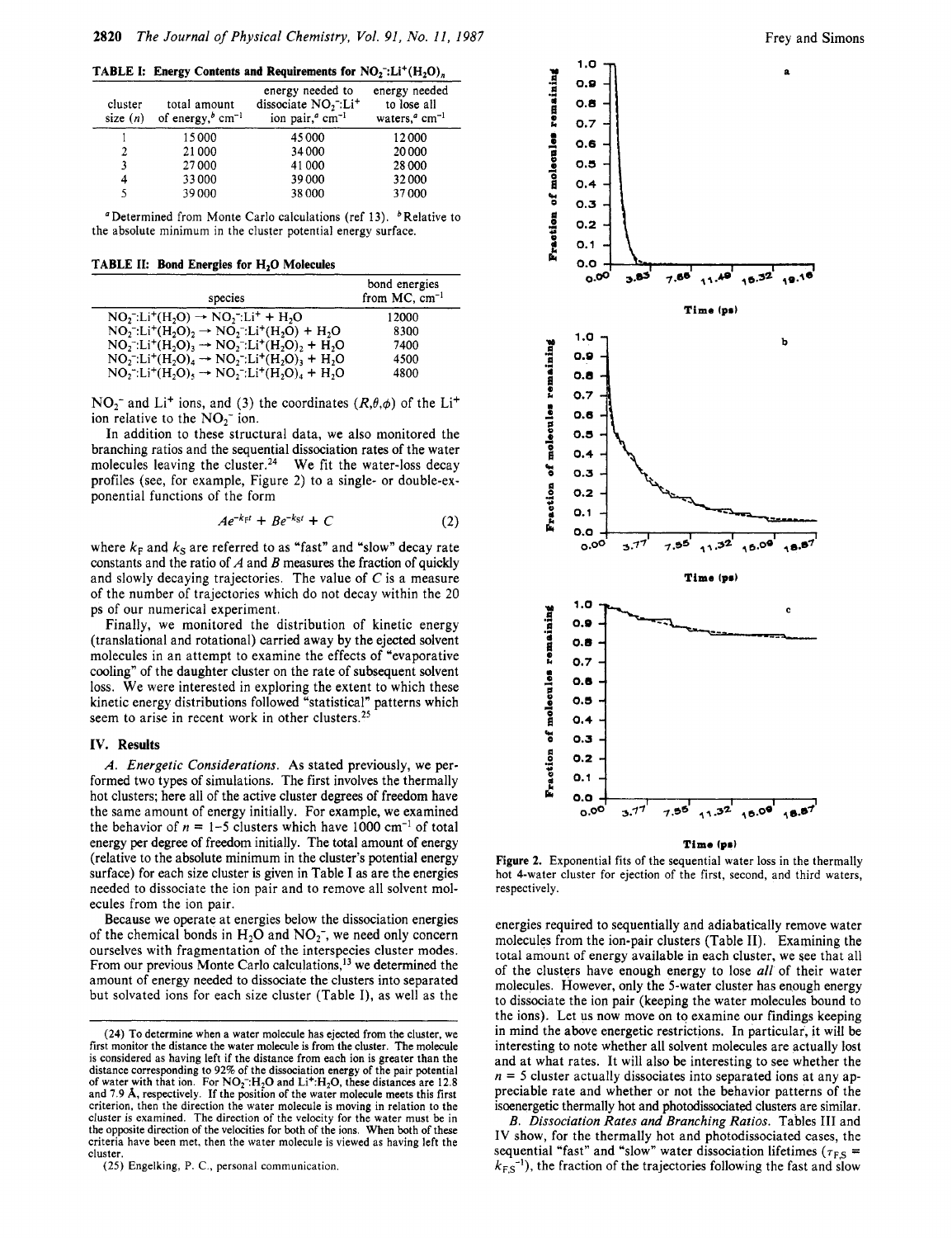| no. of water<br>molecules<br>in cluster | nth<br>H <sub>2</sub> O | results of exponential fits to dissociation plots <sup>a</sup> |      |              |                 |                 | resultant branching ratios for<br>production of $NO_2^-: Li^+(H_2O)_m$ |             |
|-----------------------------------------|-------------------------|----------------------------------------------------------------|------|--------------|-----------------|-----------------|------------------------------------------------------------------------|-------------|
|                                         | ejected                 | $\boldsymbol{A}$                                               | B    | $\mathcal C$ | $k_F^{-1}$ , ps | $k_S^{-1}$ , ps | $\boldsymbol{m}$                                                       | $\%$        |
| 5                                       |                         | 0.96                                                           | 0.0  | 0.04         | 0.6             |                 |                                                                        | 4           |
|                                         |                         | 0.52                                                           | 0.26 | 0.22         | 0.5             | 3.7             |                                                                        | $21$        |
|                                         |                         | 0.30                                                           | 0.24 | 0.46         | 1.5             | 7.5             |                                                                        | 35          |
|                                         | 4                       | 0.10                                                           | 0.26 | 0.64         | 1.7             | 30.0            |                                                                        | 26          |
|                                         | 5                       | 0.0                                                            | 0.0  | 1.0          |                 |                 |                                                                        | 14          |
|                                         |                         |                                                                |      |              |                 |                 | U                                                                      | $\mathbf 0$ |
| 4                                       |                         | 1.0                                                            | 0.0  | 0.0          | 0.6             |                 |                                                                        | 0           |
|                                         | 2                       | 0.41                                                           | 0.53 | 0.06         | 0.2             | 4.6             |                                                                        | 6           |
|                                         | 3                       | 0.20                                                           | 0.0  | 0.80         | 7.0             |                 |                                                                        | 75          |
|                                         | 4                       | 0.0                                                            | 0.0  | 1.0          |                 |                 |                                                                        | $18\,$      |
|                                         |                         |                                                                |      |              |                 |                 | Û                                                                      | $\mathbf 0$ |
| $\mathbf{3}$                            |                         | 0.07                                                           | 0.86 | 0.07         | 0.2             | 1.7             |                                                                        |             |
|                                         |                         | 0.05                                                           | 0.70 | 0.25         | 0.2             | 1.6             |                                                                        | 23          |
|                                         | $\frac{2}{3}$           | 0.0                                                            | 0.0  | 1.0          |                 |                 |                                                                        | 70          |
|                                         |                         |                                                                |      |              |                 |                 | 0                                                                      | $\bf{0}$    |
| $\overline{2}$                          |                         | 0.93                                                           | 0.0  | 0.07         | 3.9             |                 |                                                                        | 7           |
|                                         | $\overline{a}$          | 0.0                                                            | 0.0  | 1.0          |                 |                 |                                                                        | 93          |
|                                         |                         |                                                                |      |              |                 |                 | 0                                                                      | 0           |
|                                         | ł                       | 0.47                                                           | 0.0  | 0.53         | 8.4             |                 |                                                                        | 53          |
|                                         |                         |                                                                |      |              |                 |                 |                                                                        | 47          |

**TABLE III: Sequential H<sub>2</sub>O-Loss Dynamics for Thermally Hot Clusters** 

<sup>a</sup>The exponential equation we fit to is  $N(\tau) = Ae^{-k_F(\tau)} + Be^{-k_S(\tau)} + C$  where the dissociation lifetime for the waters departing is  $\tau_{FS} = k_{FS}^{-1}$ .

| no. of water<br>molecules<br>in cluster | nth<br>$H_2O$<br>ejected | results of exponential fits to dissociation plots <sup>a</sup> |      |               |                          |                 | resultant branching ratios for<br>production of $NO_2:Li^+(H_2O)_m$ |                |
|-----------------------------------------|--------------------------|----------------------------------------------------------------|------|---------------|--------------------------|-----------------|---------------------------------------------------------------------|----------------|
|                                         |                          | $\boldsymbol{A}$                                               | B    | $\mathcal{C}$ | $k_{\text{F}}^{-1}$ , ps | $k_S^{-1}$ , ps | $\boldsymbol{m}$                                                    | $\%$           |
| 5                                       |                          | 1.0                                                            | 0.0  | 0.0           | 0.7                      |                 | 5                                                                   | 0              |
|                                         |                          | 0.71                                                           | 0.29 | 0.0           | 1.1                      | 6.6             |                                                                     | 0              |
|                                         |                          | 0.17                                                           | 0.78 | 0.05          | 0.3                      | 1.4             |                                                                     | 5              |
|                                         |                          | 0.0                                                            | 0.0  | 1.0           |                          |                 |                                                                     | 95             |
|                                         | 5                        | 0.0                                                            | 0.0  | 1.0           |                          |                 |                                                                     | 0              |
|                                         |                          |                                                                |      |               |                          |                 | 0                                                                   | $\bf{0}$       |
| 4                                       |                          | 0.98                                                           | 0.0  | 0.02          | 0.6                      |                 |                                                                     | $\overline{2}$ |
|                                         | $\overline{2}$           | 0.54                                                           | 0.0  | 0.46          | 4.5                      |                 |                                                                     | 45             |
|                                         | 3                        | 0.0                                                            | 0.0  | 1.0           |                          |                 |                                                                     | 53             |
|                                         | 4                        | 0.0                                                            | 0.0  | 1.0           |                          |                 |                                                                     | 0              |
|                                         |                          |                                                                |      |               |                          |                 | n                                                                   | $\mathbf 0$    |
| 3                                       |                          | 1.0                                                            | 0.0  | 0.0           | 3.5                      |                 |                                                                     | $\mathbf 0$    |
|                                         | $\overline{\mathbf{c}}$  | 0.07                                                           | 0.0  | 0.93          | 3.2                      |                 |                                                                     | 93             |
|                                         | $\overline{\mathbf{3}}$  | 0.0                                                            | 0.0  | 1.0           |                          |                 |                                                                     | $\overline{7}$ |
|                                         |                          |                                                                |      |               |                          |                 | Ω                                                                   | $\mathbf 0$    |
| $\overline{2}$                          |                          | 0.31                                                           | 0.0  | 0.69          | 14.0                     |                 |                                                                     | 70             |
|                                         | $\overline{2}$           | 0.0                                                            | 0.0  | 1.0           |                          |                 |                                                                     | 30             |
|                                         |                          |                                                                |      |               |                          |                 |                                                                     | $\bf{0}$       |
|                                         | 1                        | 0.0                                                            | 0.0  | 1.0           |                          |                 |                                                                     | 100            |
|                                         |                          |                                                                |      |               |                          |                 | $\theta$                                                            | 0              |

TABLE IV: Sequential H<sub>2</sub>O-Loss Dynamics for Photodissociated Clusters

The exponential equation we fit to is  $N(\tau) = Ae^{-k_F(\tau)} + Be^{-k_S(\tau)} + C$  where the dissociation lifetime for the waters departing is  $\tau_{F,S} = k_{F,S}^{-1}$ .

paths *(A* and *B* in eq 2), the fraction of trajectories which do not undergo that  $H_2O$  loss (C in eq 2), and the resultant branching ratios.

*1. 4- Water Cluster Dynamics.* To illustrate the interpretation of our results, we take as an example the *thermally hot 4-water cluster.* Figure 2 shows the decay plots for the sequential loss of the water molecules, and Figure 3 shows the corresponding histograms of the relative kinetic energy taken away by the departing water molecules.<sup>26</sup> As can be seen from Figure 2a and Table III's A, B, and C values, all trajectories lose the first water molecule within a lifetime of  $\sim 0.6$  ps. The total kinetic energy histogram (Figure 3a) shows that this first water takes with it, on average, a kinetic energy of  $\sim$ 4300 cm<sup>-1</sup> when it departs. Figure 2b relates to the sequential loss of the *second* water molecule from which it can be seen that  $\sim$ 90% of the clusters also lose a second water, those that do not remain as  $NO<sub>2</sub>$ .  $Li^+(H_2O)_3$  for at least the 20-ps duration of our "experiment". Approximately 40% of these second water molecules exit quickly  $(\tau \sim 0.2 \text{ ps})$ , and  $\sim 53\%$  leave with a longer lifetime  $(\tau \sim 4.6 \text{ s})$ ps). According to Figure 3b, the second water molecules take away  $\sim$ 3200 cm<sup>-1</sup> of kinetic energy when they depart. Figure 2c shows that only 20% of the clusters which lost two waters lose their *third* water. The lifetime for loss of the third water molecule is  $\sim$  7.0 ps, and its average kinetic energy upon departure is  $\sim$  2000  $cm^{-1}$  (Figure 3c). Taking into account the amount of energy needed to eject the various water molecules and the (average) amount of kinetic energy<sup>27</sup> carried away by these water molecules,

**<sup>(26)</sup>** The detailed structures which appear in these histograms are thought to be largely artifacts of the small samples **(5C-100** trajectories) utilized. **We**  examined these histograms for sample **sizes** ranging from *50* to *500* trajectories and found the detailed structures to be largely irreproducible, although the general "shapes" (e.g., average energy and the width of the distribution) were reproducible.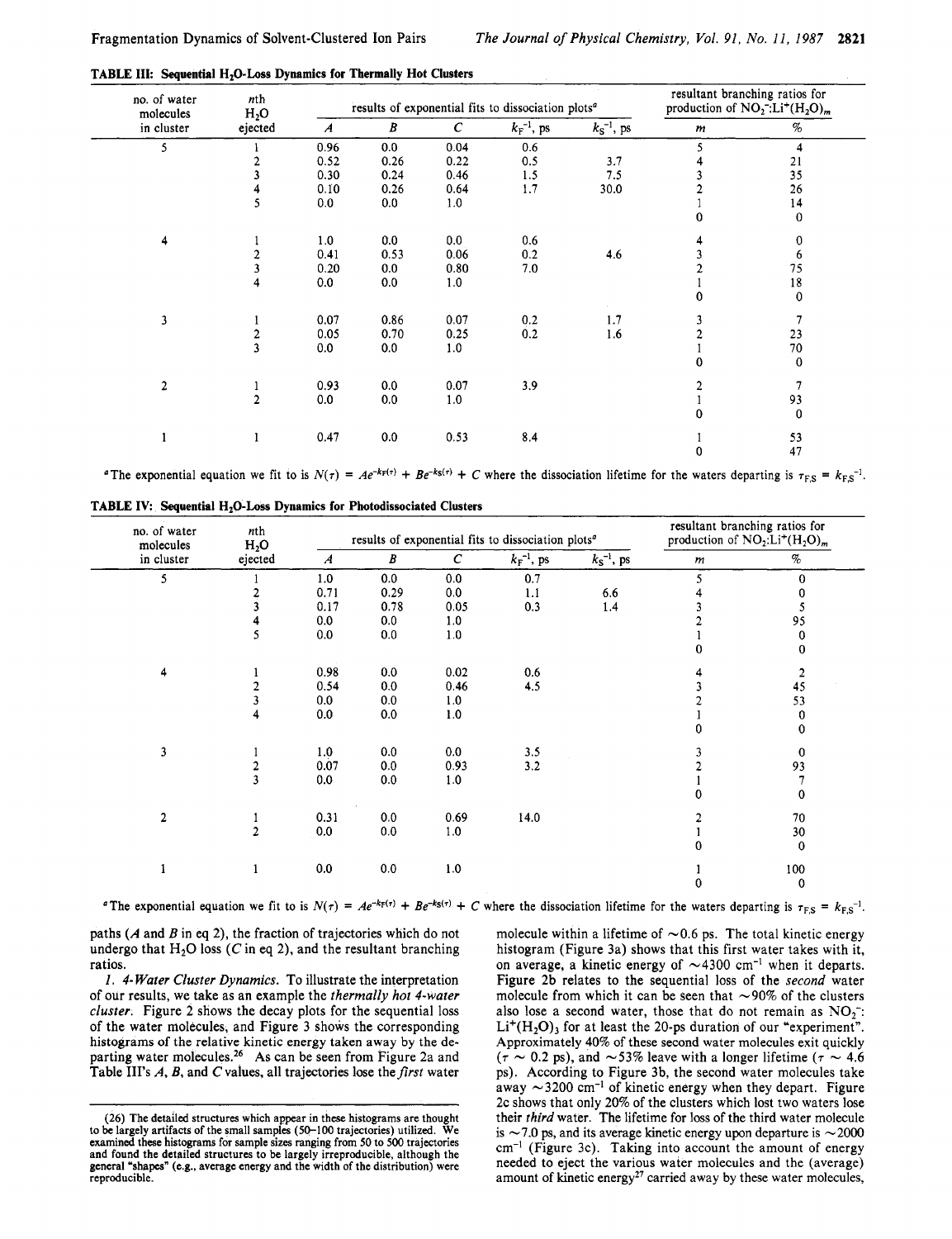

**Figure 3.** Total kinetic energy histograms corresponding to ejection of the first, second, and third waters, respectively, from the thermally hot 4-water cluster.

it can be seen from Table **V** that once the 4-water cluster (which started with 33 000 cm<sup>-1</sup> of internal energy) has lost three water molecules, it has, on average, no more than  $3300 \text{ cm}^{-1}$  of energy remaining in the cluster's degrees of freedom. To eject the last water from the cluster takes  $\sim$  12 000 cm<sup>-1</sup>; hence, there is not enough energy left in the cluster to eject the last water, as is evidenced in the **results** of Table **111.** If we had ignored the *kinetic*  energy carried away by those water molecules that are ejected, we could not have explained the observation that the 4-water cluster loses only three of its sqlvent molecules. Thus, kinetic energy disposal is crucial to our understanding.

Let **us** now compare these observations with the corresponding results on the *photodissociated 4-water cluster.* Figure 4 contains



**Time (pel** 

Figure 4. Exponential fits of the sequential water loss in the photodissociated 4-water cluster for ejection of the first and second waters, respectively.

the decay plots for the sequential loss of water molecules, and Figure 5 shows the corresponding total kinetic energy histograms. As seen from Figure 4a and Table **IV,** essentially all of the trajectories lose the first water molecule. The lifetime for the loss of the first water is  $\sim 0.6$  ps, and the average kinetic energy carried away by this water is  $\sim$ 9900 cm<sup>-1</sup> (Figure 5a and Table V). Although the lifetime is approximately the same as for the corresponding thermally hot cluster, this first water molecule departs with a much greater average kinetic energy than in the thermally hot cluster. Approximately 54% of the clusters which lost the first water also lose the *second* water molecule. The lifetime for the second water loss is  $\sim$  4.5 ps, the same as the corresponding slow lifetime of the thermally hot cluster. The total kinetic energy carried away by this water is  $\sim$  1400 cm<sup>-1</sup> (Figure 5b and Table **V).** Once the 4-water cluster (which began with a total energy of 33 000 cm-') has lost two waters, there is approximately 9800  $cm<sup>-1</sup>$  of energy remaining. This is enough energy to eject the third water, but not enough to eject both the third and fourth waters from the cluster. As Table **IV** indicates, the third water molecule is *not* ejected within *20* **ps** even though there is 9800 cm-I of energy remaining.

*2. Overview of Other Clusters.* Having described in detail several results for the two types of 4-water clusters, we now return to Tables **111-V** to overview our results on the other clusters. As stated previously, Tables **111** and **IV** list the water-loss lifetimes, the fraction of trajectories having those lifetimes, and the resultant branching ratios, while Table **V** contains the amount of energy needed to eject the water molecules and the average kinetic energy each water molecule carries away with it.

*a. Branching Ratios.* As can be seen from Table **V,** there is enough total energy initially to eject all of the waters from any size cluster if the ejected waters were to carry away no excess (i.e., translational and rotational kinetic) energy. However, once we take into account the (average) kinetic energy taken away by the water molecules which are ejected, a different picture emerges.

**<sup>(27)</sup>** Note that the ejected **H20 molecules** carry away appreciable rotational kinetic energy in addition to their translational energy.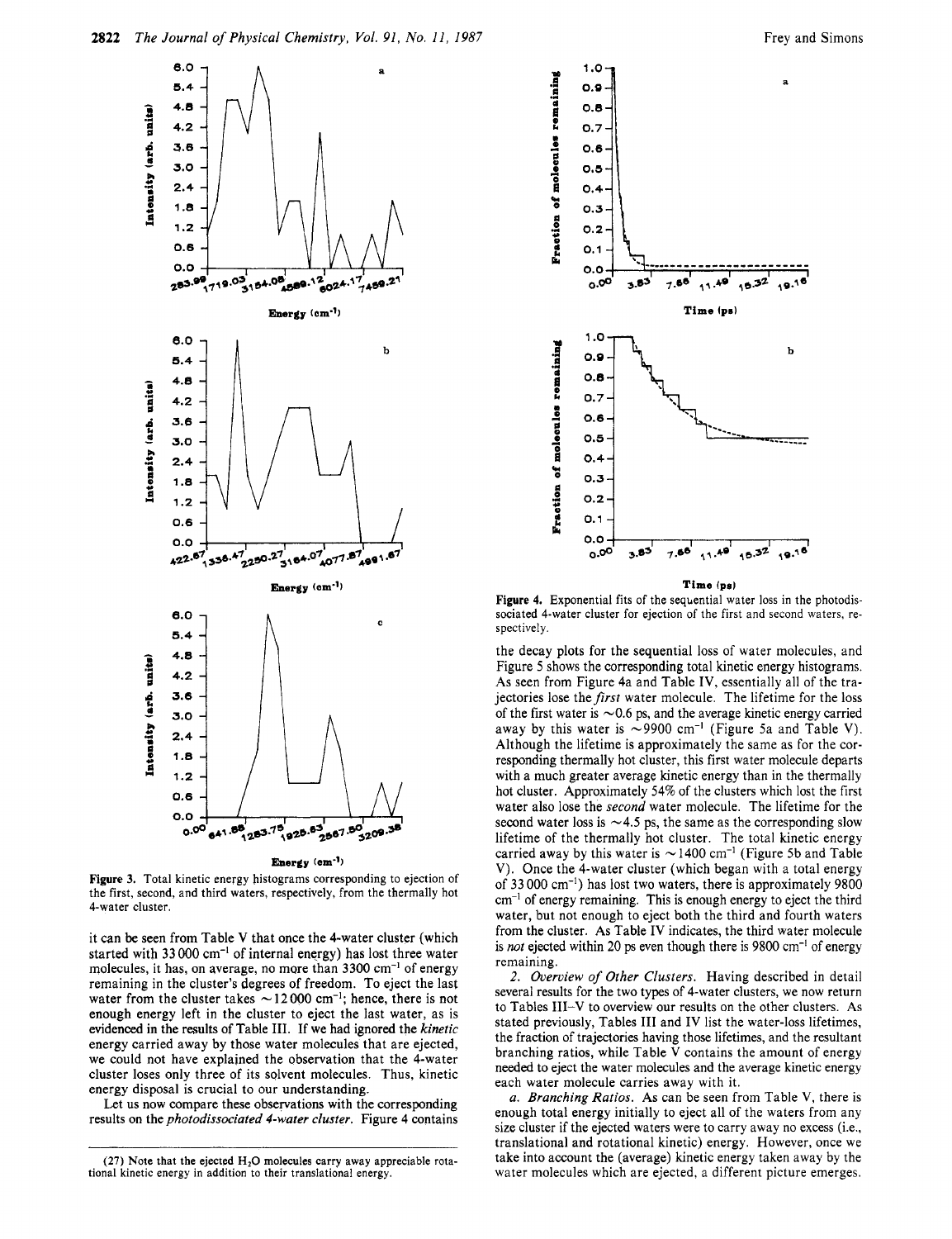| no. of water molecules<br>in cluster (total | nth<br>water<br>ejected    | energy needed<br>to eject nth<br>water, cm <sup>-1</sup> |       | kinetic energy of nth water<br>for thermally hot cluster, cm <sup>-1</sup>  | kinetic energy of nth water<br>for photodissociated cluster, cm <sup>-1</sup> |                                                                                                                  |
|---------------------------------------------|----------------------------|----------------------------------------------------------|-------|-----------------------------------------------------------------------------|-------------------------------------------------------------------------------|------------------------------------------------------------------------------------------------------------------|
| energy content, cm <sup>-1</sup> )          |                            |                                                          | total | translational                                                               | total                                                                         | translational                                                                                                    |
| $5(39000 \text{ cm}^{-1})$                  | 1                          | 4800                                                     | 2500  | 2500                                                                        | 2600                                                                          | 1800                                                                                                             |
|                                             | 2                          | 4500                                                     | 5000  | 3000                                                                        | 3800                                                                          | 3400                                                                                                             |
|                                             | 3                          | 7400                                                     | 1800  | 1800                                                                        | 1400                                                                          | 1400                                                                                                             |
|                                             | 4                          | 8300                                                     | 1200  | 1200                                                                        |                                                                               |                                                                                                                  |
|                                             | 5                          | 12000                                                    |       |                                                                             |                                                                               |                                                                                                                  |
| 4 $(33000 \text{ cm}^{-1})$                 | 1                          | 4500                                                     | 4300  | 4100                                                                        | 9900                                                                          | 9800                                                                                                             |
|                                             | 2                          | 7400                                                     | 3200  | 2700                                                                        | 1400                                                                          | 600                                                                                                              |
|                                             | 3                          | 8300                                                     | 2000  | 900                                                                         |                                                                               |                                                                                                                  |
|                                             | 4                          | 12000                                                    |       |                                                                             |                                                                               |                                                                                                                  |
| 3 $(27000 \text{ cm}^{-1})$                 | 1                          | 7400                                                     | 2100  | 1000                                                                        | 2100                                                                          | 1900                                                                                                             |
|                                             | 2                          | 8300                                                     | 1800  | 1400                                                                        | 1300                                                                          | 1300                                                                                                             |
|                                             | 3                          |                                                          |       |                                                                             |                                                                               |                                                                                                                  |
|                                             |                            | 12000                                                    |       |                                                                             |                                                                               |                                                                                                                  |
| $2(21000 \text{ cm}^{-1})$                  | 1                          | 8300                                                     | 1400  | 1300                                                                        | 4600                                                                          | 4500                                                                                                             |
|                                             | $\overline{2}$             | 12000                                                    |       |                                                                             |                                                                               |                                                                                                                  |
| $1(15000 \text{ cm}^{-1})$                  | 1                          | 12000                                                    | 900   | 700                                                                         |                                                                               |                                                                                                                  |
|                                             |                            |                                                          |       |                                                                             |                                                                               |                                                                                                                  |
| 5.0                                         |                            | a                                                        |       | 35.0                                                                        |                                                                               |                                                                                                                  |
| 4.5                                         |                            |                                                          |       | 31.5                                                                        |                                                                               |                                                                                                                  |
|                                             |                            |                                                          |       |                                                                             |                                                                               |                                                                                                                  |
| 4.0                                         |                            |                                                          |       | 28.0                                                                        |                                                                               |                                                                                                                  |
| 3.5                                         |                            |                                                          |       | 24.5                                                                        |                                                                               |                                                                                                                  |
| 3.0                                         |                            |                                                          |       | 21.0                                                                        |                                                                               |                                                                                                                  |
|                                             |                            |                                                          |       |                                                                             |                                                                               |                                                                                                                  |
| 2.5                                         |                            |                                                          |       | 17.5                                                                        |                                                                               |                                                                                                                  |
| 2.0                                         |                            |                                                          |       | 14.0                                                                        |                                                                               |                                                                                                                  |
|                                             |                            |                                                          |       |                                                                             |                                                                               |                                                                                                                  |
| Intensity (arb. units)<br>1.5               |                            |                                                          |       | Intensity (arb. units)<br>10.5                                              |                                                                               |                                                                                                                  |
| 1.0                                         |                            |                                                          |       | 7.0                                                                         |                                                                               |                                                                                                                  |
|                                             |                            |                                                          |       |                                                                             |                                                                               |                                                                                                                  |
| 0.5                                         |                            |                                                          |       | 3.5                                                                         |                                                                               |                                                                                                                  |
| O.O                                         |                            |                                                          |       | O.O<br>$\circ \cdot$ <sup>oo'</sup>                                         |                                                                               |                                                                                                                  |
| 3987.59<br>736.08                           |                            | 9 240-10 492-81 145-12 997-64                            |       |                                                                             | 55.28<br>70.56<br>105                                                         |                                                                                                                  |
|                                             | Energy (cm <sup>-1</sup> ) |                                                          |       |                                                                             | Theta (deg.)                                                                  |                                                                                                                  |
|                                             |                            |                                                          |       | <b>Figure 6.</b> Angular histogram of the water spatial distribution        |                                                                               |                                                                                                                  |
| 9.0                                         |                            | b                                                        |       | photodissociated 1-water cluster.                                           |                                                                               |                                                                                                                  |
| 8.1                                         |                            |                                                          |       |                                                                             |                                                                               |                                                                                                                  |
| 7.2                                         |                            |                                                          |       | enough internal energy to eject this water. Clearly, the $\alpha$           |                                                                               |                                                                                                                  |
| 6.3                                         |                            |                                                          |       | butions of kinetic energy release, not merely the averages,                 |                                                                               |                                                                                                                  |
|                                             |                            |                                                          |       | be considered in order to fully interpret the branching                     |                                                                               |                                                                                                                  |
| 5.4                                         |                            |                                                          |       | (Tables III and IV) obtained for the thermally hot and p                    |                                                                               |                                                                                                                  |
| 4.5                                         |                            |                                                          |       | dissociated clusters. Nevertheless, the fact is that both bi                |                                                                               |                                                                                                                  |
|                                             |                            |                                                          |       |                                                                             |                                                                               |                                                                                                                  |
| 3.6                                         |                            |                                                          |       | energy and kinetic energy release are essential ingredie                    |                                                                               |                                                                                                                  |
| Intensity (arb. units)<br>2.7               |                            |                                                          |       | determining the branching ratios of such ion-pair cluster                   |                                                                               |                                                                                                                  |
| 1,8                                         |                            |                                                          |       | In comparing the branching ratio patterns between the                       |                                                                               |                                                                                                                  |
|                                             |                            |                                                          |       | mally hot and corresponding photodissociated clusters, one n<br>ter a steel |                                                                               | and the contract of the state of the contract of the contract of the contract of the contract of the contract of |

**Energy (am")** 

**Figure 5.** Total kinetic energy histograms corresponding to ejection of the first and second waters, respectively, from the photodissociated 4 water cluster.

For example, all of the thermally hot clusters except  $n = 1$  do not have enough energy remaining to eject their last water molecule once these kinetic energy effects are taken into consideration.

The branching ratios shown in Table I11 confirm the prediction that no such thermally hot clusters should lose their last solvent molecule. For the photodissociated clusters, consideration of the average kinetic energy loss leads to the same prediction-that all clusters should lose all but one solvent molecule. However, for the  $n = 4$  and  $n = 5$  photodissociated clusters, even the next-to-last water molecule remains bound (see Table IV) during our 20-ps numerical experiment even though there exists (on the average)

ion in the

e *distributions* of kinetic energy release, not merely the averages, must ng ratios d photobinding dients in determining the branching ratios of such ion-pair clusters.

the therne notices significant differences, some of which were quite surprising to us. The first, and most surprising, difference arises in the smaller photodissociated  $(n = 1,2)$  clusters where 100% of the  $n = 1$ clusters and 70% of the  $n = 2$  clusters do not eject even their first solvent molecule within 20 ps, although the corresponding thermally hot clusters eject their first water molecule **47%** and 93% of the time within 20 ps. **A** similar surprise appears for the *n* = 3 clusters once the first solvent molecule is ejected. For the *n* = 3 photodissociated cluster, 93% of the clusters which have ejected their first water do *not* eject the second; for the  $n = 3$  thermally hot cluster 70% do eject their second solvent molecule. Quite frankly, we were surprised to find that the smaller photodissociated clusters, which we viewed in terms of an extremely vibrationally hot NO<sub>2</sub>: Li<sup>+</sup> species with a few weakly attached H<sub>2</sub>O molecules, are not able to "shake" off their solvents whereas the thermally hot species are.

In our attempt to understand this puzzling behavior, we examined, via histogram techniques, the spatial distributions of the solvent molecules relative to the  $NO<sub>2</sub><sup>-</sup>: Li<sup>+</sup>$  moiety for the thermally hot and photodissociated cases. We observed that for the smaller photodissociated clusters the solvent molecules preferentially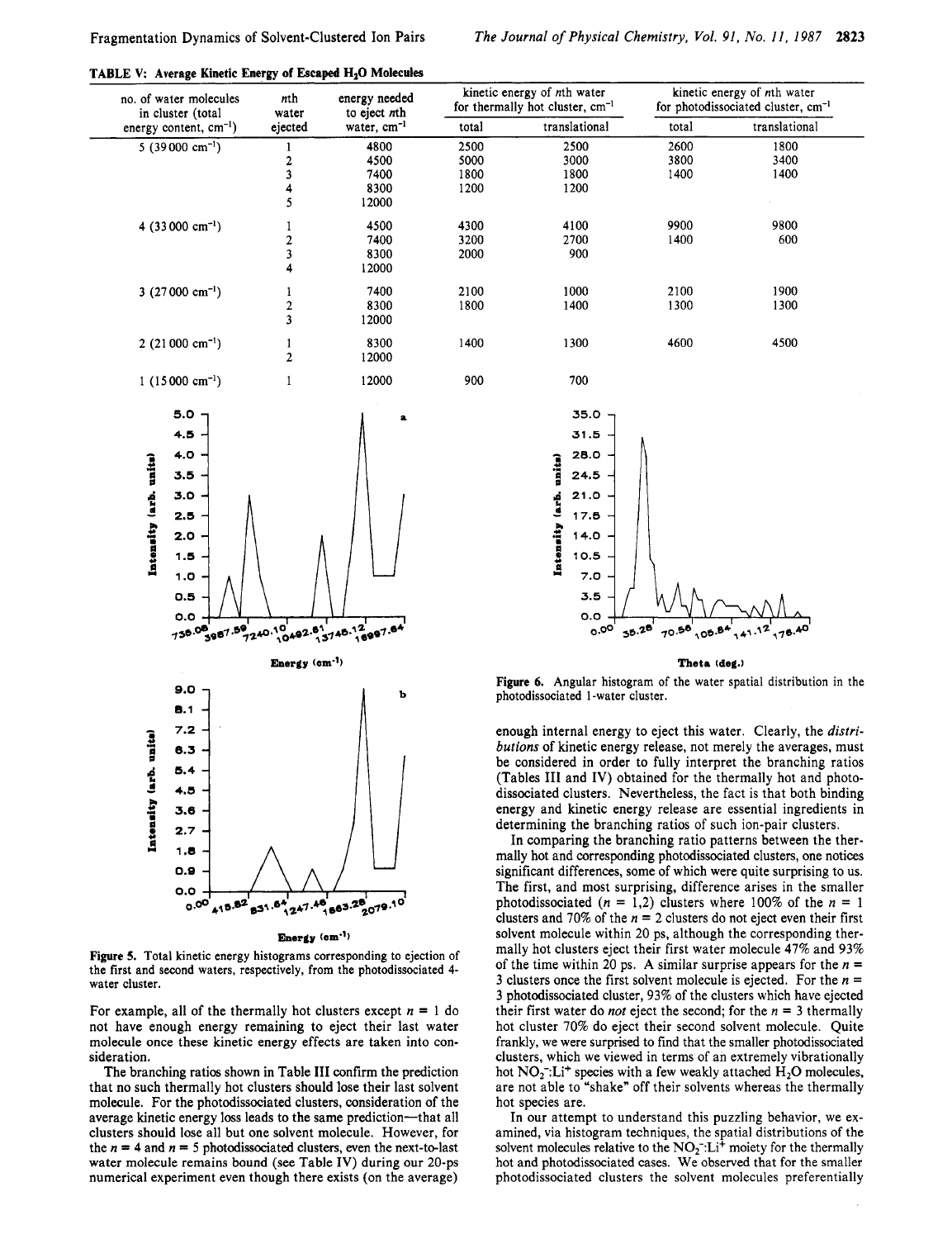



occupy regions of space not along the  $NO<sub>2</sub><sup>-</sup>: Li<sup>+</sup>$  interionic axis (e.g., see Figure *6).* Recall that these solvent molecules initially possess only 300 cm-' of motional energy per degree of freedom; most of the energy initially resides in the  $NO<sub>2</sub><sup>-</sup>:Li<sup>+</sup>$  relative motion. In contrast, for the smaller thermally hot clusters, where each atom initially possesses  $1000 \text{ cm}^{-1}$  of motional energy per degree of freedom, the solvent molecules appreciably populate regions of space near the  $NO<sub>2</sub>$ <sup>-</sup>:Li<sup>+</sup> interion axis (e.g., see Figure 7). It is therefore our speculation that energy transfer from the highly excited  $NO<sub>2</sub>$ . Li<sup>+</sup> moiety to the surrounding solvent molecules is slow in the photodissociated case because the water molecules infrequently reside along the interion axis where impulsive interactions can occur. For the thermally hot clusters, the solvent molecules "roam" over larger regions, thereby more effectively interacting with  $NO<sub>2</sub><sup>-</sup>: Li<sup>+</sup>$  and other solvent species.

*b. Solvent Ejection Rates.* Having discussed the resultant branching ratios for the two types of clusters, let us now turn our attention to the lifetimes for ejection of the water molecules. As stated above, we fit the decay profiles for the water molecules to single- or double-exponential functions as in eq 2 using a leastsquares method. The parameters determined by this fit are listed in Tables I11 and IV for the thermally hot and photodissociated clusters, respectively. Recall that  $k_F^{-1}$  and  $k_S^{-1}$  (or equivalently  $\tau_{FS}$ ) are the fast and slow lifetimes, respectively, for the departing water molecules while *A* and *B* measure the fractions of the molecules which follow the fast or slow path.

The lifetimes for solvent **loss** shown in Tables I11 and IV range from a fraction of a picosecond to 30 ps. These rates are not dependent only upon the energy content of the cluster (recall that all clusters begin with 1000 cm<sup>-1</sup> per degree of freedom); they are dependent upon the initial energy distribution. Consistent with the above observations relative to the loss of solvent in smaller clusters, we find slow decay rates for both the thermally hot and photodissociated  $n = 1$  and  $n = 2$  species. For the larger clusters, the rates of loss of the first solvent species are essentially identical *(0.6* ps). As the daughter clusters become evaporatively cooled (covering a range of internal "temperatures" from 960 to 180 cm-' per degree of freedom), the subsequent evaporation rates decrease. This is, of course, not surprising.

In the present study only short-time dynamics can be examined, it is simply impractical to extend our classical trajectories into even the microsecond regime. The computer expense would be prohibitive and numerical error in the trajectories could accumulate, thereby rendering the final results meaningless. Nevertheless, examination of the  $\sim$  20-ps dynamics of these model prototype ion-pair clusters has shed light on the energetic and structural origins of their fragmentation branching ratios.

The ion-pair clusters studied in this work were intentionally designed to bridge the gap between small van der Waals clusters (e.g., ArHCl, H<sup>-</sup>H<sub>2</sub>O, or Br<sub>2</sub><sup>-</sup>CO<sub>2</sub>) where mode-specific behavior occurs and large clusters (e.g.,  $CO_2^+(CO_2)_{20}$ ,  $Ar_{30}^+$ ,  $N_{42}^+$ ) for which internal energy randomization is probably quite facile. Therefore, it is not surprising that we observed some behavior

#### V. **Summary and Conclusions**

In this paper, we report on the results of a molecular dynamics study of small  $NO<sub>2</sub>$ . Li<sup>+</sup> hydrate clusters in which we performed two types of simulations. The first involved thermally hot clusters where all of the active degrees of freedom have the same amount  $(\sim 1000 \text{ cm}^{-1})$  of energy initially. The second involved photodissociated clusters; here we equipartitioned a smaller amount  $(\sim 300 \text{ cm}^{-1}$  per degree of freedom) of energy among all of the active degrees of freedom and then we added an additional amount of energy to the  $NO<sub>2</sub><sup>-1</sup>: Li<sup>+</sup>$  interionic kinetic energy in order to simulate an impulsive dissociation of the ion pair.

In both studies we were interested in the transfer of energy among the cluster's degrees of freedom and the ultimate fate of this energy. For cluster sizes ranging from 1 to 5 water molecules, we determined lifetimes for the sequential loss of the solvent water molecules and branching ratios for production of the various daughter fragment clusters. We also examined the kinetic energy carried away by the ejected solvent molecules.

Our primary findings can be summarized as follows:

1. Although all clusters possessed enough internal energy to "boil off" all of their solvent molecules, kinetic energy carried away by the first solvent molecules ejected "cools" the resulting daughter clusters to an extent that loss of all solvent molecules does not occur.

2. The pattern of kinetic energy release is different for the photodissociated clusters than for the isoenergetic thermally hot clusters. This pattern, combined with the energy required to sequentially eject solvent molecules, determines the product-state branching ratios.

3. The ejected solvent molecules possess both translational and (often substantial) rotational kinetic energy.

4. For the  $n = 5$  cluster, no dissociation to produce separately solvated ions is observed even though there is enough energy to do so. The sequential **loss** of solvent molecules is a more effective fragmentation channel.

5. For the smaller photodissociated clusters  $(n = 1, 2)$ , inefficient energy transfer from the "hot"  $NO<sub>2</sub>$ ":Li<sup>+</sup> moiety to the  $H<sub>2</sub>O$ solvent molecules is caused by the geometrical arrangement of the H<sub>2</sub>O molecules relative to the  $NO<sub>2</sub><sup>-</sup>:Li<sup>+</sup>$  interion axis. This slow energy transfer severely limits the rate of **H20** ejection. For the thermally hot clusters, in which the  $H_2O$  molecules possess enough motional energy to sample regions of space where energy transfer is favorable, such unusually slow  $H_2O$  ejection in  $n =$ 1 and  $n = 2$  clusters is not seen.

6. The lifetimes for  $H_2O$  ejection in both the thermally hot and photodissociated clusters ranged from  $\sim 0.6$  ps (for the first few water molecules in the larger clusters) to 10-30 ps for the "evaporatively cooled" daughter clusters and for very small *(n* = 1, *2)* clusters.

7. For the  $n = 4$  and  $n = 5$  photodissociated clusters loss of the last *and* next-to-last  $H_2O$  molecules does not occur at any appreciable rate within 20 ps. Kinetic energy carried away by **H20** molecules ejected earlier cannot entirely explain this observation because at least as much kinetic energy is involved in the thermally hot cluster cases for which ejection of the next to last H<sub>2</sub>O molecules *does* occur. Geometrical effects on the efficiency of energy transfer within the daughter clusters may again come into play.

There are significant implications of our findings for experimental work on gas-phase solvent-clustered ion pairs. First, it should be evident that measurements of the fragmentation branching ratios may provide probes both of energetics (kinetic energy release plus binding energies) and of geometry-imposed energy-transfer bottlenecks. It can also be predicted that, for clusters of the size studied here, the manner in which the total energy is initially deposited does affect the clusters fragmentation rates and branching ratios. Therefore, experiments which excite various chromophores in a given cluster seem called for.

*Acknowledgment.* The authors acknowledge the financial support of the **US.** Army Research Office (Grant No. DAAG-